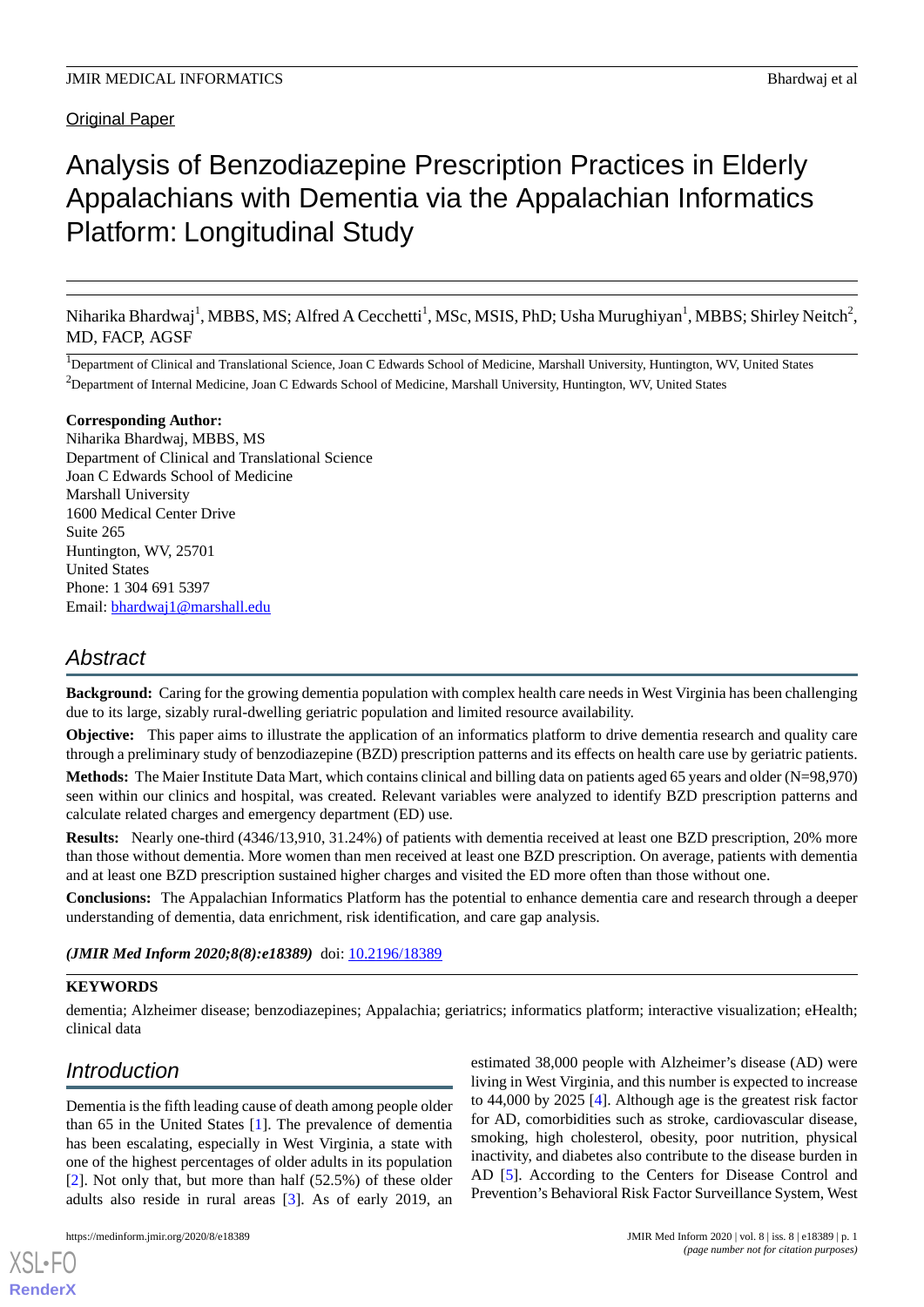Virginia has been ranked among the worst of the 50 states and District of Columbia in the prevalence of smoking, diabetes, hypertension, and obesity [[6\]](#page-6-5). Associated contributory factors to dementia, such as excessive prescription of medications (eg, benzodiazepines [BZD]), poor rates of health screening, and high illiteracy, have also been found to be highly prevalent in West Virginia and the rest of the Appalachia [\[7](#page-6-6)[-9](#page-6-7)]. Thus, caring for patients with dementia is challenging, especially in Appalachia, because of the complexities that arise due to the increased burden of aforementioned comorbidities and contributory factors [[10\]](#page-6-8). Moreover, 42% of the Appalachian population resides in remote and rural settings, limiting access to health care  $[11,12]$  $[11,12]$  $[11,12]$ .

Technological advancements over the past few years have only added to the challenges by leading to the production of massive amounts of data, known as big data, originating from a wide variety of disparate sources, such as electronic health records (EHRs), specialized registries, smart home health devices, genomic data, etc [\[13](#page-6-11)[-16](#page-6-12)]. In order to transform this siloed data into actionable knowledge to further dementia research and care, it is vital to connect them and create a longitudinal record across the care continuum. This can be achieved through the application of numerous current and emerging big data approaches for data storage, management, analytics, and mining [[17\]](#page-6-13). These techniques offer benefits such as data quality, data structure, data accessibility, quality improvement, population management and health, early detection of disease, improved decision making, and cost reduction. However, they pose some challenges concerning security, infrastructure, ethics, and scientific evidence and theory that still need to be overcome [[18](#page-6-14)[-26](#page-7-0)].

The Appalachian Clinical and Translational Science Institute (ACTSI) at Marshall University Joan C Edwards School of Medicine (MU/JCESOM) has recently established the Maier Institute for Excellence in Therapeutics for Elders with Dementia, which aims to enhance patient care and advance research in AD and other dementias in the Appalachian elderly population. The focus of Maier Institute is on strategic approaches that will identify existing gaps and improve the quality of care for patients with dementia. The Maier Institute is dedicated to ensuring that every person with dementia receives optimal treatment through our discovery of new knowledge and dissemination of information regarding appropriate therapeutics.

This paper describes one of the Maier Institute's approaches to improving therapeutics for this very vulnerable population using the Appalachian Informatics Platform, which will be very valuable going forward in our pursuit of the mission of Maier Institute. As a foundation for all future studies, the ACTSI Maier Institute Data Mart was built using the Clinical Data Warehouse

(CDW), which will serve as a source of consolidated information across the care continuum for our geriatric population. Using data from this data mart, a pilot exploratory study was conducted.

Given the current climate of crisis in the use of controlled and addictive drugs and the potential for abuse of BZDs, we studied the prescribing patterns of the BZD class of medications within our patient population. While very useful when properly prescribed, BZDs can be harmful to elderly persons otherwise. Thus, the goal of this paper was to provide a better understanding of their use, which is critical to good clinical care, through the use of the Appalachian Informatics Platform, thereby demonstrating the value of this platform in driving dementia research.

## *Methods*

The ACTSI's Division of Clinical Informatics has a functional Appalachian Informatics Platform [\(Figure 1\)](#page-2-0) that is composed of 4 major components to be described in detail in a future paper. The CDW, containing over 9 years of billing and clinical data, forms an integral part of the Appalachian Informatics Platform, which contains, in addition to the CDW, embedded data analytics (modeling and evaluation) and interactive visualization tools (eg, Tableau [Tableau Software Inc] and Power BI [Microsoft Corp]). The information contained within the CDW consists of internal structured EHR data (eg, vitals, medication, procedure, diagnosis, etc), non-EHR survey data, and unstructured (text) information received from Marshall Health practice plan, Cabell Huntington Hospital (CHH), and MU/JCESOM's Edwards Comprehensive Cancer Center. The source data are ingested daily incrementally through SQL Server Integration Services (Microsoft Corp). These data are tested and validated via standard extract, transform, load testing, which includes but is not limited to comparing data in production systems against source data, source to target data and count testing, metadata testing, and data quality testing (accepting default values, reporting invalid data, etc). Any missing values are recoded as unknown and outliers are corrected, if possible, or recoded as unknown. The CDW serves as a secure source of quality data for research studies and development and evaluation of machine learning algorithms. It also stores the results from the resulting machine learning model following its deployment. The visual analytical tools enable initial exploratory data analysis and interactive presentation of data as well as model information for further analysis and review. After an exploratory visual analysis, detailed statistical analysis is performed using a statistics application (eg, SPSS [IBM Corp], Stata [StataCorp], R [R Foundation for Statistical Computing]).

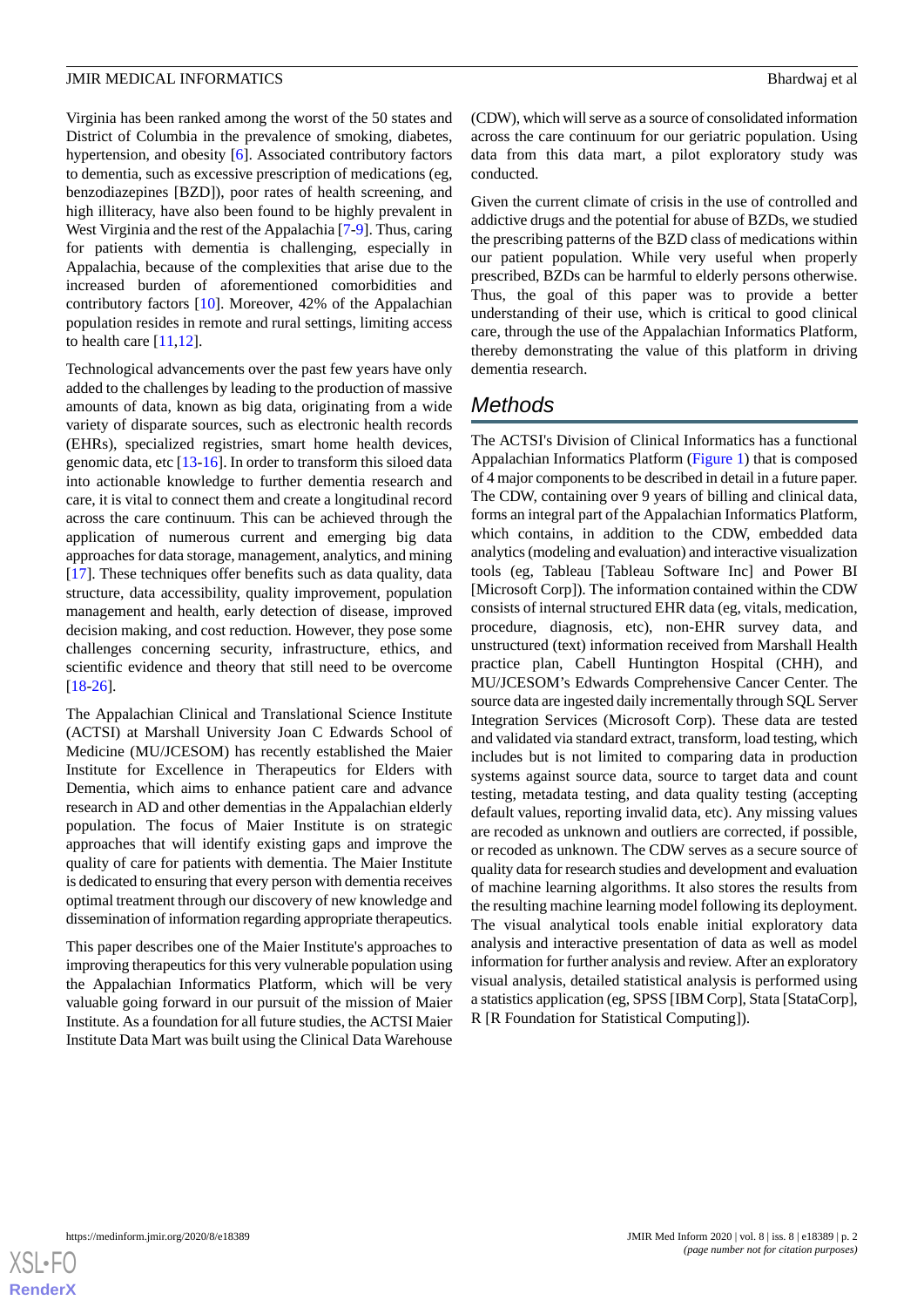## **JMIR MEDICAL INFORMATICS** Bhardwaj et al

<span id="page-2-0"></span>**Figure 1.** Components of the Appalachian Informatics Platform.



ACTSI's Division of Clinical Informatics accessed the ACTSI CDW to develop a data mart, called the ACTSI Maier Institute Data Mart. The ACTSI Maier Institute Data Mart comprises information about persons 65 years of age and older who have been seen at the geriatric clinic or were admitted to the primary hospital used by the school's medical practice. It is a regional data mart specially designed to capture the unique needs of the vulnerable population in Appalachia. It supports the inclusion of socioeconomic determinants of health that greatly affect the population in this area and is supplemented by a questionnaire to gather clinical information missing from the data warehouse that is critical to dementia research. For this study, we extracted the following data for each patient aged 65 years and older between 2010 and 2019: (1) use of BZD, (2) number of BZD prescriptions, (3) dementia status, (4) visits to the CHH Emergency Department (ED), (5) source of admission and discharge disposition for inpatient admissions if available, (6) patient ZIP code, and (7) charges incurred per visit for any services received through CHH or Marshall Health physicians.

Regarding use of BZD, if a patient received one or more prescriptions of BZD or reported taking a BZD as home medication at or after the age of 65 years, they were classified as a BZD user. Otherwise, they were classified as a nonuser. A list of generic drug names used to categorize a drug as BZD are listed in [Multimedia Appendix 1](#page-6-15).

To determine the number of BZD prescriptions, the number of BZD prescriptions ordered was included, but the number of refills was not taken into account. As long as the prescription number in the EHR stayed the same, it was counted as a single prescription.

Dementia status was determined by diagnosis code. Patients that had a diagnosis code (International Classification of Diseases, 9th Revision or International Classification of Diseases, 10th Revision code) for AD at any point between

2010 and 2019 were classified as having AD, those with diagnosis codes for dementia apart from AD were classified as having other dementia, and those without any dementia diagnosis codes were classified as having no dementia. The codes are listed in [Multimedia Appendix 1](#page-6-15).

Using this extracted data, we developed an interactive dashboard that was then used for initial exploratory analysis to help outline the BZD-prescribing patterns in this population.

## *Results*

Between the years of 2010 and 2019, there were 98,952 patients aged 65 and older who received any service from Marshall University physicians in CHH or the ambulatory geriatric clinic. Over the span of those 10 years, \$4.29 billion in total charges were accrued, with an average charge per patient of over \$43,000. The mean number of ED visits per patient was 2.64. The geriatric population was predominantly female (54,887/98,952, 55.47%) with the prevalence of dementia reaching 14.06% (13,910/98,952) (see [Figure 2](#page-3-0)).

Approximately 31.24% (4346/13,910) of patients with dementia received one or more BZD prescriptions compared with 11.22% (9540/85,042) of those without dementia. A slightly higher percentage of patients specifically diagnosed with AD (761/2251, 33.81%) were found to have at least one BZD prescription. Further, fewer men than women received at least one BZD prescription (4830/44,055, 10.96% vs 9056/54,887, 16.50%) (data not shown).

The percentage of elderly patients with any type of dementia receiving one or more BZD prescriptions declined appreciably (by about 10 percentage points in AD and by about 7 percentage points in other dementia from 2010 to 2019). A slight downward trend was also seen in patients with no dementia (see [Figure 3\)](#page-3-1).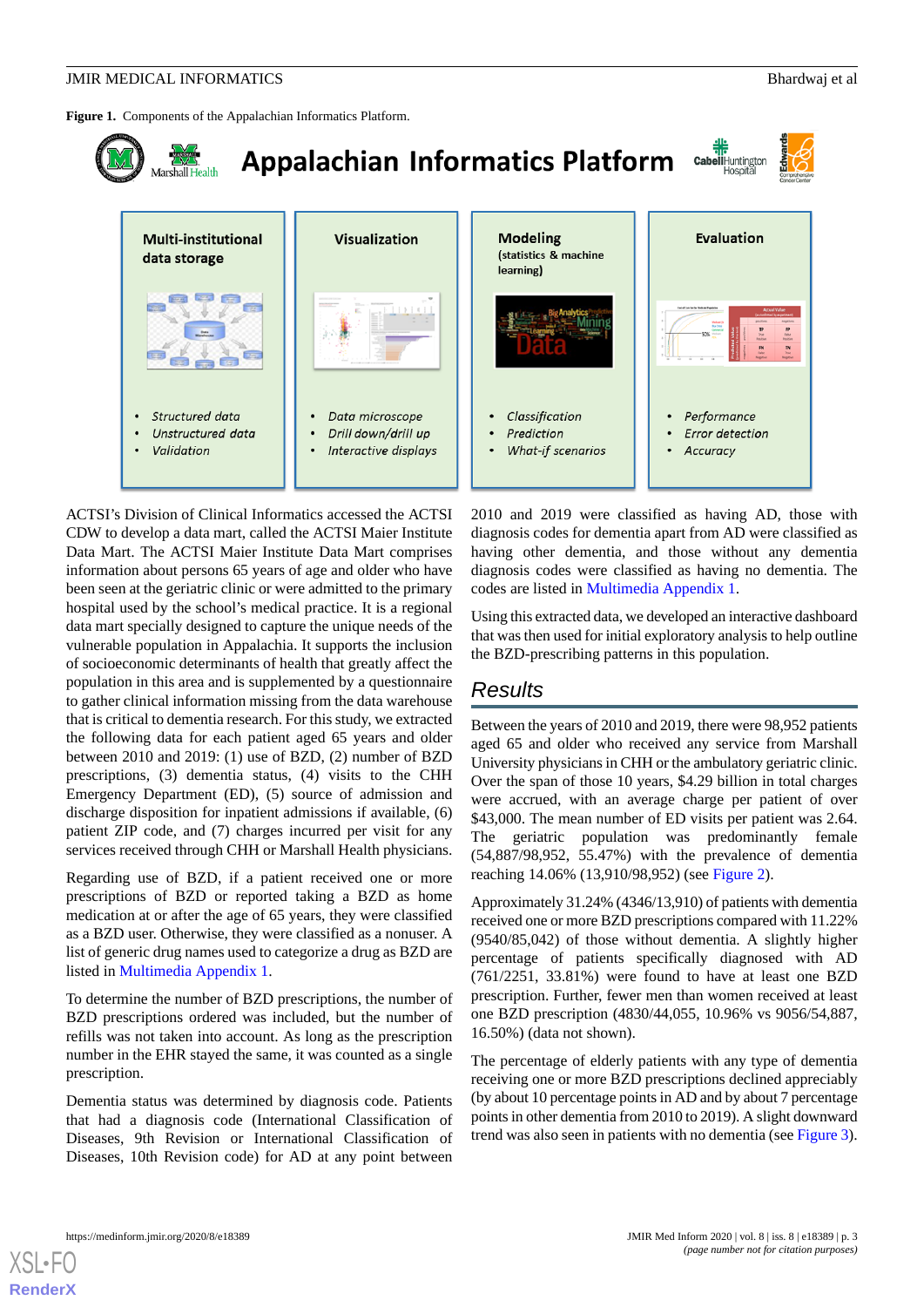<span id="page-3-0"></span>Figure 2. Tableau dashboard displaying key information on the geriatric population, including heat map, dementia prevalence, benzodiazepine use, and trends in charges and visits by dementia status. BZD: benzodiazepine; ED: emergency department.



<span id="page-3-1"></span>**Figure 3.** Tableau dashboard showing the trend in the percentage of patients with at least 1 benzodiazepine prescription between 2010 and 2019 by dementia status.



We also found that patients with other dementia and AD, on average, incurred charges 3.3 times (approximately \$109,000) and 2.3 times (approximately \$76,000) those incurred by patients without dementia (approximately \$33,000), respectively. The patients with any type of dementia, on average, also visited the ED 83% more compared with those without dementia (3.82 vs 2.08 visits). The average charges and number of ED visits were even higher (33%-42% increase in average charges; 34%-54% increase in average ED visits) for patients with at least one BZD prescription compared with those without a BZD prescription for patients with or without dementia.

A patient-centered view also enabled patient-level analysis of patients' BZD prescription history and use of health care services over the years (see [Figure 4\)](#page-4-0).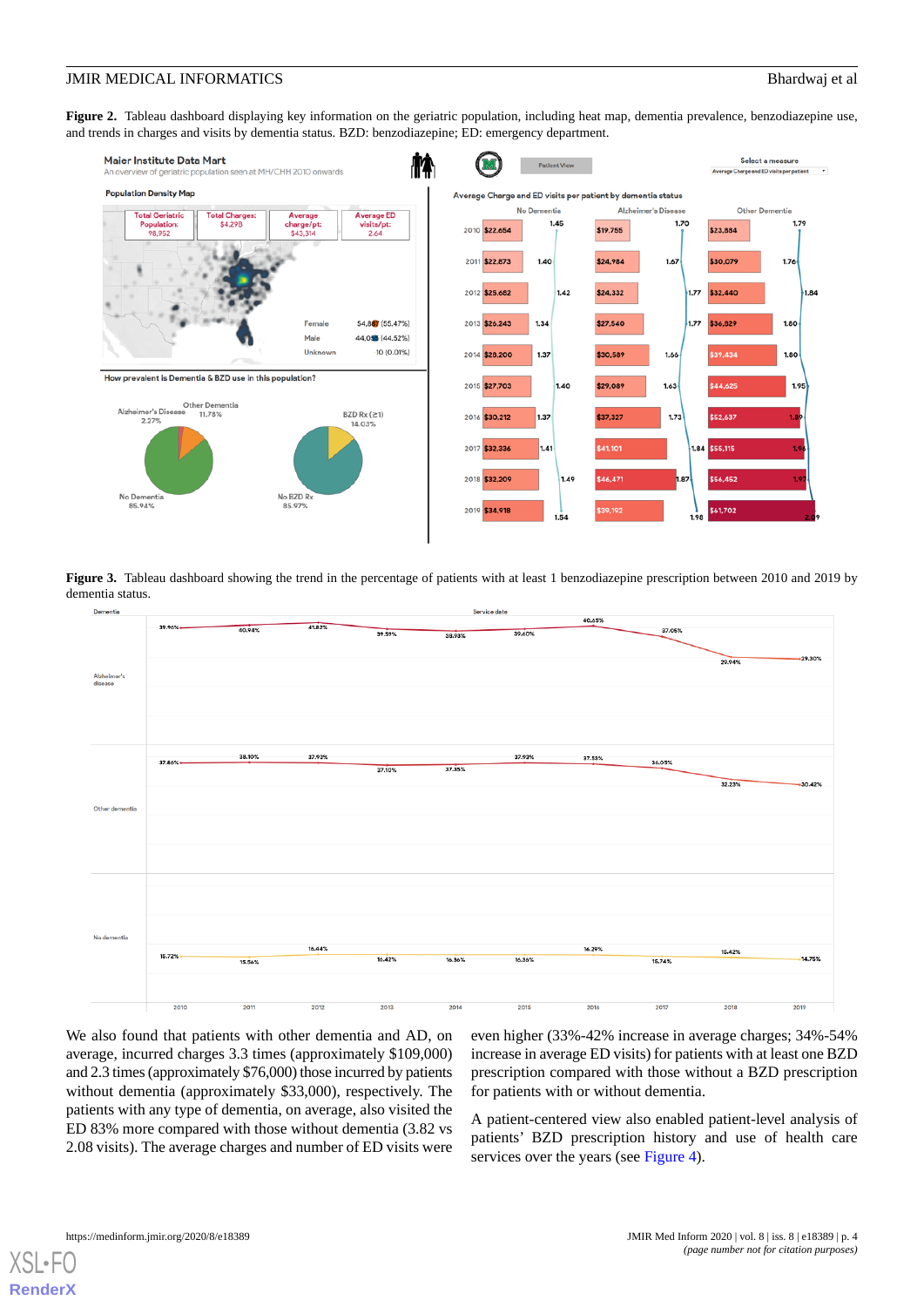.<br>Select a measure

<span id="page-4-0"></span>**Figure 4.** Tableau dashboard showing a patient-level view for detailed analysis (the patient IDs have been deidentified). BZD: benzodiazepine.

 $\curvearrowright$ 



|                                                                        | ٠<br>Visit count by primary diagnosis |
|------------------------------------------------------------------------|---------------------------------------|
| Visit count by primary diagnosis by dementia status                    |                                       |
| <b>DIAGNOSIS HEIRARCHY</b>                                             | No Dementia                           |
| <b>Diseases Of The Respiratory System</b>                              | 60.00%                                |
| <b>Diseases Of The Circulatory System</b>                              | 48.00%                                |
| Symptoms, Signs, And III-Defined<br>Conditions                         | 24.00%                                |
| Endocrine, nutritional and metabolic<br>diseases                       | 12.00%                                |
| Diseases Of The Blood And Blood-Forming<br>Organs                      | 8.00%                                 |
| Diseases Of The Musculoskeletal System<br><b>And Connective Tissue</b> | 8.00%                                 |
| Certain infectious and parasitic diseases                              | 4.00%                                 |
| Mental, Behavioral and<br>Neurodevelopmental disorders                 | 4.00%                                 |
| Factors influencing health status and<br>contact with health services  | 4.00%                                 |
| Diseases Of The Skin And Subcutaneous<br>Tissue                        | 0.00%                                 |
| Diseases of The Digestive System                                       | 0.00%                                 |
| <b>Diseases Of The Genitourinary System</b>                            | 0.00%                                 |

## *Discussion*

## **Principal Findings and Comparison With Prior Work**

The first project undertaken using the newly established ACTSI Maier Institute Data Mart explored the use of BZDs by elderly persons in our practices. Several interesting trends and patterns were noted, such as the higher prevalence of BZD use in patients with dementia and female geriatric patients and the higher mean ED visits and mean charges in patients with dementia plus at least one BZD prescription.

BZD use (receiving one or more BZD prescriptions) was found to be almost thrice as prevalent in elderly patients with dementia diagnoses compared with those without a dementia diagnosis (4346/13,910, 31.24% vs 9540/85,042, 11.22%). This is much higher than the estimate by a systematic review of past studies on BZD use in patients with AD, which estimated that 10% to 20% of these patients receive a BZD at least once during the course of the disease [[27\]](#page-7-1). However, since most of the studies included in the review occurred more than 6 years ago and were heterogeneous regarding patient populations and disease stages of AD, the estimate may not accurately reflect the true prevalence of BZD use in patients with AD. Further, even though the percentage of elderly patients and patients within dementia status subgroups that received one or more BZD prescription dropped overall, the average number of prescriptions per patient rose. However, since we did not account for the number of refills per prescription and quantity of supply, it is hard to assess the implication of this finding.

Past studies have found BZD use to be more prevalent in women than in men  $[28,29]$  $[28,29]$  $[28,29]$ . This is consistent with our finding of a larger percentage of women receiving a BZD prescription compared with men.

Another study found patients with AD, in general, had more ED visits and were more likely to have a BZD-related adverse drug event, but had similar mean charges for ED visits when compared with patients without AD [[30\]](#page-7-4). We found that on average, even in our population, patients with AD and other dementia visited the ED more often, but they also had higher mean charges compared with patients without dementia. Additionally, in patients receiving at least one BZD prescription over their lifetime, these numbers were even higher. This difference in charges could be because their study focused only on ED and inpatient charges, while our study included outpatient charges as well. A detailed investigation is needed to determine whether BZD use contributed to the increase in charges and ED visits.

A detailed analysis of the data is underway to better understand our initial findings, but this paper demonstrates the value of searching the data through the Appalachian Informatics Platform and exploring said data interactively with Tableau. Generally, health care providers that serve rural and indigent populations in Appalachia do not have the resources to gather and analyze quality data to understand the unique needs of the patients with dementia in this region, which as a result, remain largely unknown. In this paper, we have exemplified that these health care providers can, despite limited resources, develop and use inexpensive data warehousing and visualization tools with a small clinical informatics team to explore their data to obtain a comprehensive and near real-time picture of the current state of dementia care. This will help them identify and address care gaps, driving dementia research and quality care in the geriatric Appalachian population.

This study adds to the limited knowledge of dementia care in Appalachia through this effort. The authors hope to improve the understanding of the effect of the geographical, environmental, cultural, and socioeconomic factors on dementia

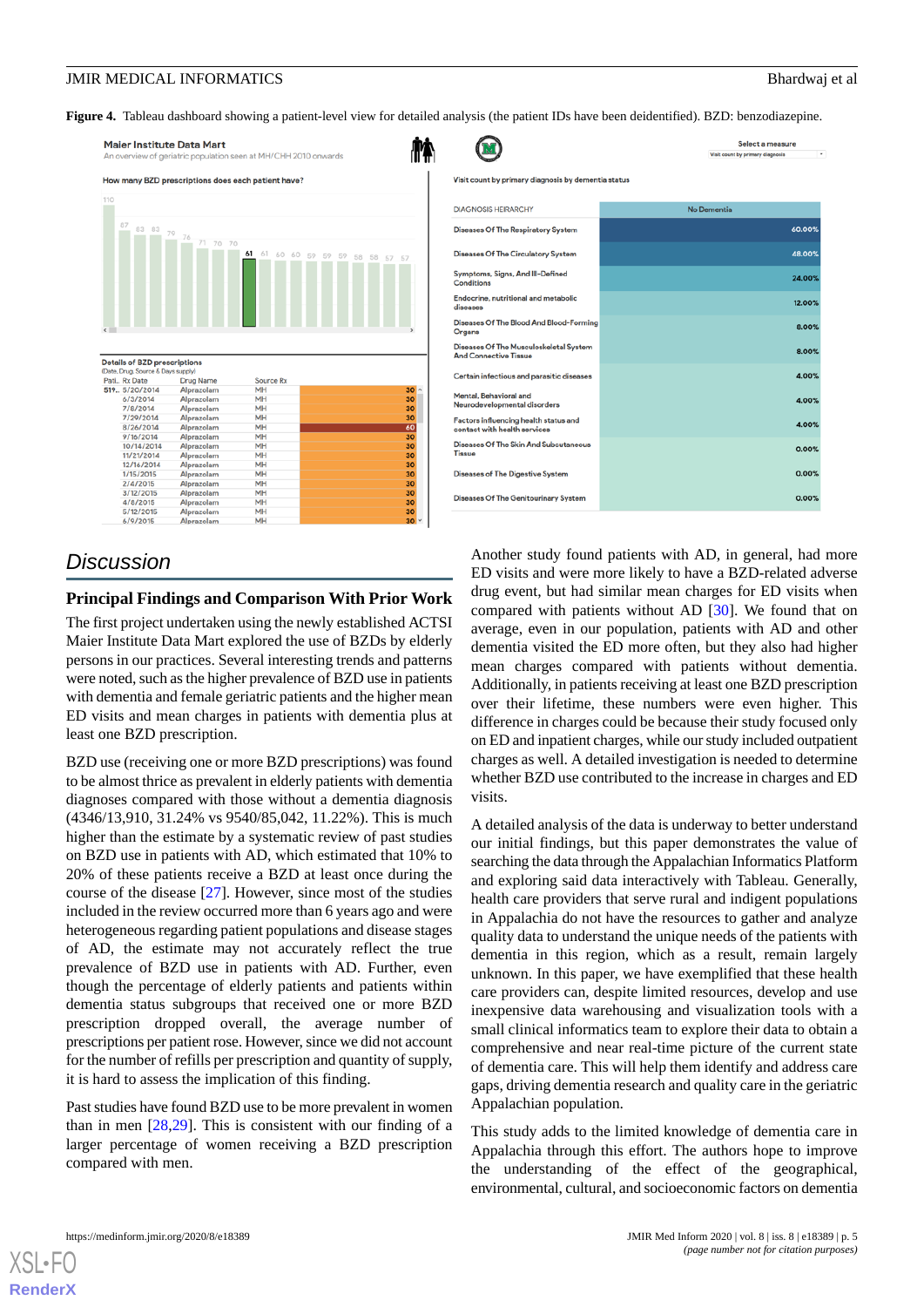care in Appalachia and in rural populations affected by similar factors through future studies.

## **Limitations**

We relied only on the presence of diagnosis codes specific to dementia in the billing systems to identify whether a patient had dementia. Thus, it is possible that some of the patients had dementia that was not documented in the billing system or that a dementia diagnosis was documented but later found to have been erroneous. Further, we determined BZD use based on whether a patient received a prescription for BZD or reported a BZD as a home medication. This may not indicate the actual use of BZD, since we do not know whether the patient actually filled the prescription and took the drug. Also, patients may have received BZD and other services outside our clinic or hospital. This may have resulted in an underestimation of BZD use, ED visits, and total charges.

## **Future Directions: Incorporation of a Clinical Questionnaire**

During this initial analysis of the ACTSI Maier Institute Data Mart, some patterns and trends emerged that warrant more detailed analysis. In the second phase of our use of the data mart, we plan to explore the clinical features of dementia. Much is known about risk factors for dementia, yet how the known risks act and interact in individual cases and whether there are other factors that contribute to the development of dementia remain unknown. Specifically, long-term clinical care of large numbers of patients with dementia by one author (SN) has raised the question of whether there could be risks specific to any of the ethnic/demographic groups in the Appalachian region of the United States or to persons with a history of exposure to environmental aspects of Appalachia.

Since the Maier Institute Data Mart is designed to serve as a repository of searchable information about these questions, we are developing a data collection instrument to gather in-depth clinical information with a more detailed patient background. This will help advance the clinical care of patients who seek evaluation and ongoing care at MU/JCESOM's cognitive assessment clinic, known as the Susan Edwards Drake Memory Clinic. The Susan Edwards Drake Memory Clinic Questionnaire (SEDQ) will consist of 3 sections—demographics, health history, and dementia evaluation—with the resulting data integrated into the data warehouse.

In addition to commonly needed general information, which would be sought by any clinical practice, fields that will be included in the SEDQ are questions targeting the patient's past experiences in order to gain a closer insight into specific factors that could have contributed to suspected dementia. Examples include "Where did the patient grow up? Where has the patient lived for the longest time as an adult?" "Has the patient had any past experiences with trauma or exposures?" and "Does the patient use tobacco in any form? If so, which form?"

As data accumulate in the data mart, it is expected that patterns of personal backgrounds, histories of substance usage, or toxic exposures will become apparent, and the Maier Institute Data Mart will be available for further investigation and analysis. Additionally, clinical questions that arise regarding patients of this demographic group whose information is not in the database (for a variety of reasons, for example, patients were evaluated prior to the institution of the SEDQ) can be evaluated and compared with the deidentified data of patients who are in this data mart.

The SEDQ itself will expedite the first office visit by collecting basic demographics and health history and evaluating the patient's current mental state, as would any good previsit data tool. The SEDQ will provide even more relevant patient functionality information that is often lacking in the care of patients with dementia and their caregivers. With the responses provided on the survey, the clinician will be able to gauge the patient's functional level through their ability to perform activities of daily living, including basic activities such as bathing and instrumental activities such as managing finances. This will improve the quality of patient care and allow the practitioner to formulate a treatment plan more efficiently. Ultimately, this process can also be examined by researchers to compare outcomes of persons evaluated at the Susan Edwards Drake Memory Clinic with the outcomes of persons evaluated and cared for elsewhere.

## **Conclusions**

This paper serves as a leading example of the potential ways that informatics-based research powered by the Appalachian Informatics Platform can help enhance patient care for people with dementia in Appalachia. The platform has helped improve our understanding of certain problem areas within our elderly population. We hope that it will benefit care and treatment for future patients with dementia by way of improved understanding of dementia, enhancement of existing data using data collection instruments, risk identification, care gap analysis, and comparative analysis of treatment modalities.

## **Acknowledgments**

This work was supported by the National Institutes of Health grants DK-67420, DK-108054, and P20GM121299-01A1; US Department of Veterans Affairs Merit Review grant BX003443-01 to U Sundaram and UL1TR00011719 to P Kern; and grants from the Claude Worthington Benedum Foundation and West Virginia Higher Education Policy Commission.

## **Conflicts of Interest**

None declared.

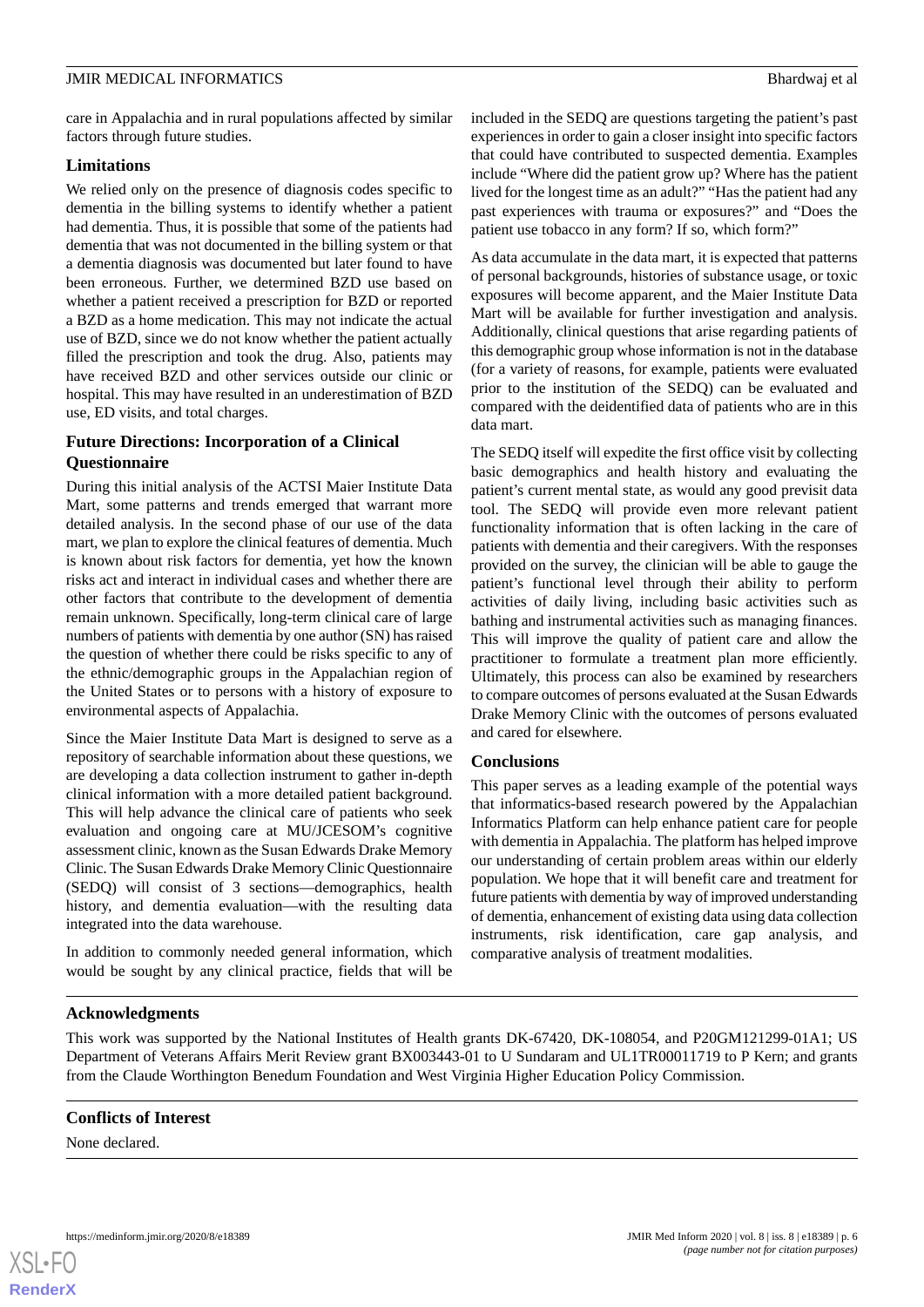## <span id="page-6-15"></span>**Multimedia Appendix 1**

List of diagnosis codes and drug names used in the study. [[DOC File , 30 KB-Multimedia Appendix 1](https://jmir.org/api/download?alt_name=medinform_v8i8e18389_app1.doc&filename=4e9a2fc23da2b5eb17c74c557ca5a36a.doc)]

## <span id="page-6-0"></span>**References**

- <span id="page-6-1"></span>1. Heron M. Deaths: Leading Causes for 2017. Natl Vital Stat Rep 2019 Jun;68(6):1-77 [[FREE Full text\]](http://www.cdc.gov/nchs/data/nvsr/nvsr68/nvsr68_06-508.pdf) [Medline: [32501203](http://www.ncbi.nlm.nih.gov/entrez/query.fcgi?cmd=Retrieve&db=PubMed&list_uids=32501203&dopt=Abstract)]
- <span id="page-6-2"></span>2. Martin JA, Hamilton BE, Osterman MJK, Driscoll AK, Mathews TJ. Births: Final Data for 2015. Natl Vital Stat Rep 2017 Jan;66(1):1 [[FREE Full text](http://www.cdc.gov/nchs/data/nvsr/nvsr65/nvsr66_01.pdf)] [Medline: [28135188](http://www.ncbi.nlm.nih.gov/entrez/query.fcgi?cmd=Retrieve&db=PubMed&list_uids=28135188&dopt=Abstract)]
- <span id="page-6-3"></span>3. Smith A, Trevelyan E. The Older Population in Rural America: 2012-2016. American Community Survey Reports. Washington, DC: US Census Bureau; 2019 Sep 23. URL: [https://www.census.gov/library/publications/2019/acs/acs-41.](https://www.census.gov/library/publications/2019/acs/acs-41.html) [html](https://www.census.gov/library/publications/2019/acs/acs-41.html) [accessed 2020-07-06]
- <span id="page-6-4"></span>4. Alzheimer's Association. 2019 Alzheimer's disease facts and figures. Alzheimer's & Dementia 2019 Mar 01;15(3):321-387. [doi: [10.1016/j.jalz.2019.01.010](http://dx.doi.org/10.1016/j.jalz.2019.01.010)]
- <span id="page-6-5"></span>5. de Toledo Ferraz Alves TC, Ferreira LK, Wajngarten M, Busatto GF. Cardiac disorders as risk factors for Alzheimer's disease. J Alzheimers Dis 2010;20(3):749-763. [doi: [10.3233/JAD-2010-091561](http://dx.doi.org/10.3233/JAD-2010-091561)] [Medline: [20413875](http://www.ncbi.nlm.nih.gov/entrez/query.fcgi?cmd=Retrieve&db=PubMed&list_uids=20413875&dopt=Abstract)]
- <span id="page-6-6"></span>6. West Virginia Behavioral Risk Factor Surveillance System Report, 2016. West Virginia Department of Health and Human Resources, Health Statistics Center. 2018. URL:<http://www.wvdhhr.org/bph/hsc/pubs/brfss/2016/BRFSS2016.pdf> [accessed 2020-07-06]
- 7. Rochon PA, Vozoris N, Gill SS. The harms of benzodiazepines for patients with dementia. CMAJ 2017 Apr 10;189(14):E517-E518 [\[FREE Full text\]](http://www.cmaj.ca/cgi/pmidlookup?view=long&pmid=28396327) [doi: [10.1503/cmaj.170193\]](http://dx.doi.org/10.1503/cmaj.170193) [Medline: [28396327\]](http://www.ncbi.nlm.nih.gov/entrez/query.fcgi?cmd=Retrieve&db=PubMed&list_uids=28396327&dopt=Abstract)
- <span id="page-6-7"></span>8. Sharp ES, Gatz M. Relationship between education and dementia: an updated systematic review. Alzheimer Dis Assoc Disord 2011;25(4):289-304 [[FREE Full text](http://europepmc.org/abstract/MED/21750453)] [doi: [10.1097/WAD.0b013e318211c83c](http://dx.doi.org/10.1097/WAD.0b013e318211c83c)] [Medline: [21750453\]](http://www.ncbi.nlm.nih.gov/entrez/query.fcgi?cmd=Retrieve&db=PubMed&list_uids=21750453&dopt=Abstract)
- <span id="page-6-8"></span>9. PDA Inc, The Cecil G. Sheps Center for Health Services Research, Appalachian Regional Commission. Health Disparities in Appalachia. Creating a Culture of Health in Appalachia: Disparities and Bright Spots. 2017 Aug. URL: [https://www.](https://www.arc.gov/assets/research_reports/Health_Disparities_in_Appalachia_August_2017.pdf) [arc.gov/assets/research\\_reports/Health\\_Disparities\\_in\\_Appalachia\\_August\\_2017.pdf](https://www.arc.gov/assets/research_reports/Health_Disparities_in_Appalachia_August_2017.pdf) [accessed 2020-07-06]
- <span id="page-6-9"></span>10. Boustani M, Schubert C, Sennour Y. The challenge of supporting care for dementia in primary care. Clin Interv Aging 2007;2(4):631-636 [[FREE Full text](https://www.dovepress.com/articles.php?article_id=208)] [doi: [10.2147/cia.s1802\]](http://dx.doi.org/10.2147/cia.s1802) [Medline: [18225464\]](http://www.ncbi.nlm.nih.gov/entrez/query.fcgi?cmd=Retrieve&db=PubMed&list_uids=18225464&dopt=Abstract)
- <span id="page-6-10"></span>11. Center for Regional Economic Competitiveness, West Virginia University. Appalachia then and now: examining changes to the Appalachian region since 1965. Appalachian Regional Commission. 2015 Feb. URL: [https://www.arc.gov/assets/](https://www.arc.gov/assets/research_reports/AppalachiaThenandNowExecutiveSummaryOmni-opt3.pdf) [research\\_reports/AppalachiaThenandNowExecutiveSummaryOmni-opt3.pdf](https://www.arc.gov/assets/research_reports/AppalachiaThenandNowExecutiveSummaryOmni-opt3.pdf) [accessed 2020-07-06]
- <span id="page-6-11"></span>12. Dal Bello-Haas VPM, Cammer A, Morgan D, Stewart N, Kosteniuk J. Rural and remote dementia care challenges and needs: perspectives of formal and informal care providers residing in Saskatchewan, Canada. Rural Remote Health 2014;14(3):2747 [[FREE Full text\]](https://www.rrh.org.au/articles/subviewnew.asp?ArticleID=2747) [Medline: [25081857\]](http://www.ncbi.nlm.nih.gov/entrez/query.fcgi?cmd=Retrieve&db=PubMed&list_uids=25081857&dopt=Abstract)
- 13. Peters SG, Buntrock JD. Big data and the electronic health record. J Ambul Care Manage 2014;37(3):206-210. [doi: [10.1097/JAC.0000000000000037](http://dx.doi.org/10.1097/JAC.0000000000000037)] [Medline: [24887521\]](http://www.ncbi.nlm.nih.gov/entrez/query.fcgi?cmd=Retrieve&db=PubMed&list_uids=24887521&dopt=Abstract)
- <span id="page-6-12"></span>14. Manyika J, Chui M, Brown B. Big data: The next frontier for innovation, competition, and productivity. McKinsey Global Institute. 2011 May 01. URL: [https://www.mckinsey.com/Insights/MGI/Research/Technology\\_and\\_Innovation/](https://www.mckinsey.com/Insights/MGI/Research/Technology_and_Innovation/Big_data_The_next_frontier_for_innovation) [Big\\_data\\_The\\_next\\_frontier\\_for\\_innovation](https://www.mckinsey.com/Insights/MGI/Research/Technology_and_Innovation/Big_data_The_next_frontier_for_innovation) [accessed 2020-07-06]
- <span id="page-6-13"></span>15. Theoharidou M, Tsalis N, Gritzalis D. Smart home solutions: privacy issues. In: van Hoof J, Demiris G, Wouters EJM, editors. Handbook of Smart Homes, Health Care and Well-Being. Cham, Switzerland: Springer International Publishing; May 20, 2014:1-14.
- <span id="page-6-14"></span>16. Krysinska K, Sachdev PS, Breitner J, Kivipelto M, Kukull W, Brodaty H. Dementia registries around the globe and their applications: A systematic review. Alzheimers Dement 2017 Sep;13(9):1031-1047 [\[FREE Full text\]](http://europepmc.org/abstract/MED/28576507) [doi: [10.1016/j.jalz.2017.04.005](http://dx.doi.org/10.1016/j.jalz.2017.04.005)] [Medline: [28576507\]](http://www.ncbi.nlm.nih.gov/entrez/query.fcgi?cmd=Retrieve&db=PubMed&list_uids=28576507&dopt=Abstract)
- 17. Stein B, Morrison A. The enterprise data lake: Better integration and deeper analytics. PwC Technology Forecast: Rethinking Integration 2014;1:18 [\[FREE Full text\]](http://www.smallake.kr/wp-content/uploads/2017/03/20170313_074222.pdf)
- 18. Zhu F, Panwar B, Dodge HH, Li H, Hampstead BM, Albin RL, et al. COMPASS: A computational model to predict changes in MMSE scores 24-months after initial assessment of Alzheimer's disease. Sci Rep 2016 Oct 05;6:34567 [[FREE Full text](http://dx.doi.org/10.1038/srep34567)] [doi: [10.1038/srep34567\]](http://dx.doi.org/10.1038/srep34567) [Medline: [27703197\]](http://www.ncbi.nlm.nih.gov/entrez/query.fcgi?cmd=Retrieve&db=PubMed&list_uids=27703197&dopt=Abstract)
- 19. Zhang H, Zhu F, Dodge HH, Higgins GA, Omenn GS, Guan Y, Alzheimer's Disease Neuroimaging Initiative. A similarity-based approach to leverage multi-cohort medical data on the diagnosis and prognosis of Alzheimer's disease. Gigascience 2018 Jul 01;7(7) [[FREE Full text](https://academic.oup.com/gigascience/article-lookup/doi/10.1093/gigascience/giy085)] [doi: [10.1093/gigascience/giy085\]](http://dx.doi.org/10.1093/gigascience/giy085) [Medline: [30010762\]](http://www.ncbi.nlm.nih.gov/entrez/query.fcgi?cmd=Retrieve&db=PubMed&list_uids=30010762&dopt=Abstract)
- 20. Ronquillo JG, Baer MR, Lester WT. Sex-specific patterns and differences in dementia and Alzheimer's disease using informatics approaches. J Women Aging 2016;28(5):403-411 [\[FREE Full text\]](http://europepmc.org/abstract/MED/27105335) [doi: [10.1080/08952841.2015.1018038](http://dx.doi.org/10.1080/08952841.2015.1018038)] [Medline: [27105335](http://www.ncbi.nlm.nih.gov/entrez/query.fcgi?cmd=Retrieve&db=PubMed&list_uids=27105335&dopt=Abstract)]
- 21. Nead KT, Gaskin G, Chester C, Swisher-McClure S, Dudley JT, Leeper NJ, et al. Influence of age on androgen deprivation therapy-associated Alzheimer's disease. Sci Rep 2016 Oct 18;6:35695 [[FREE Full text\]](http://dx.doi.org/10.1038/srep35695) [doi: [10.1038/srep35695](http://dx.doi.org/10.1038/srep35695)] [Medline: [27752112](http://www.ncbi.nlm.nih.gov/entrez/query.fcgi?cmd=Retrieve&db=PubMed&list_uids=27752112&dopt=Abstract)]